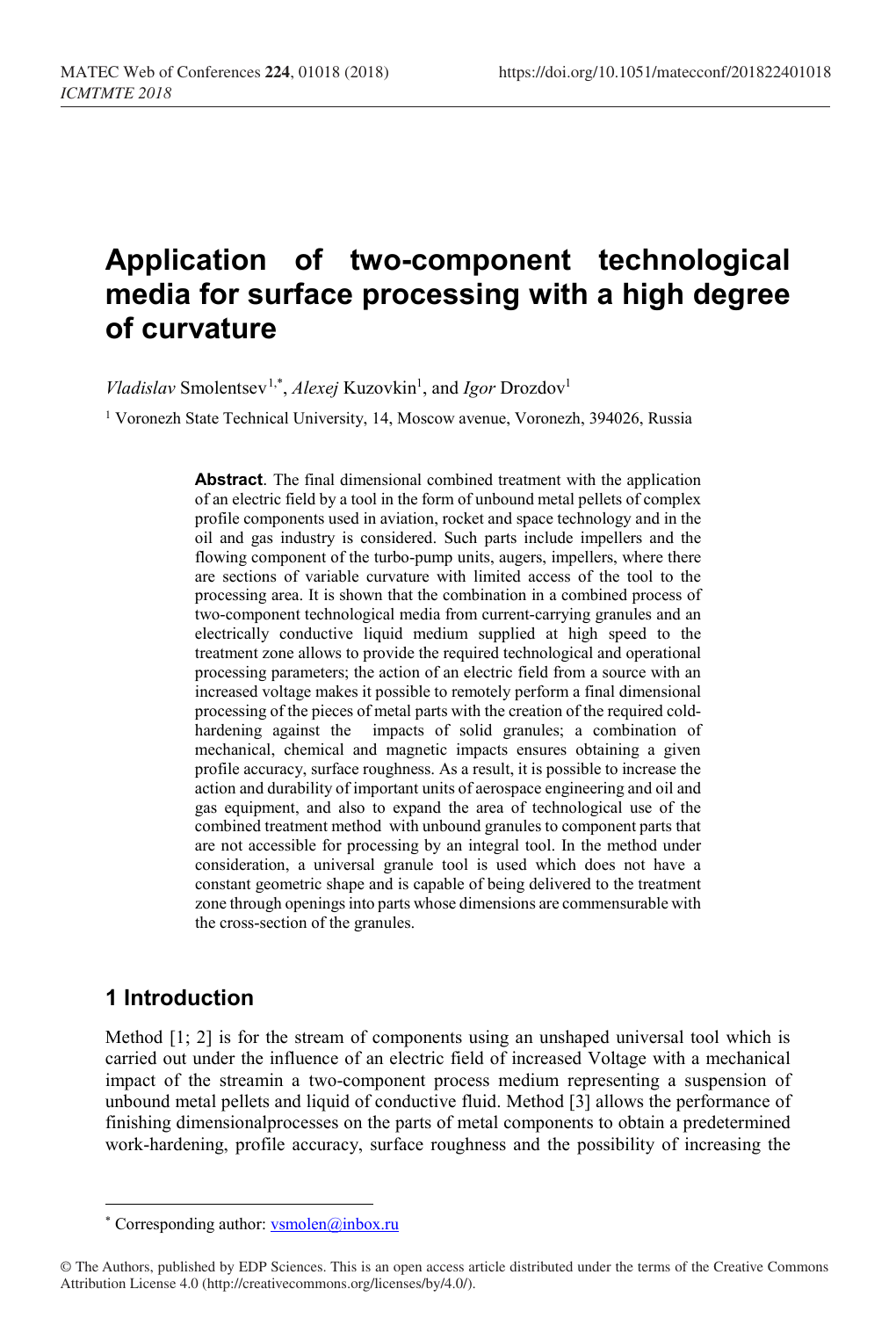action and durability of highly loaded products, including the flowing part of impellers and turbo-pump aggregates, augers, impellers for aerospace machinery, oil and gas equipment, the profile of channels in which contain sections of variable curvature with limited access of the tool to the processing area. The use of the combined processing method [3] with the anodic removal of the allowance in two-component technological media makes it possible to extend the field of technological use to semi-enclosed cavities with a small cross-section of the tool access opening.

The operation of the combined treatment process using solid conductive filler includes changes aimed at calculating the hydrodynamic parameters [4; 5], processing modes [6; 7], providing quality indicators [8], designing [9] or selecting [3] tools, technological processes [10; 11].

## **2 Technological capabilities of the method**

A new method of electrochemical-mechanical treatment has been developed [1; 3], (Fig. 1) using solid conductive filler, equipment and technological equipment for its implementation.



**Fig. 1**. Diagram of electrochemical-mechanical treatment: 1 - nozzle; 2 - technological environment; 3 - current-carrying granules; 4 - a branch pipe; 5 - processing surface; 6 - component.

Method (Fig. 1) provides dimensional processing of arduous surface areas for traditional tools, far from the cut of the nozzle 1, at considerable distances from the surface to be treated 5. The process takes place in a two-component process medium including the liquid process medium 2 and conductive granules 3 fed into the nozzle through the branch pipe 4. Nozzle 1 and part 6 are connected to an overvoltage current source, which ensures high-quality processing of the closed areas obtaining the required hardening of the surface layer. Dimensional shaping in this way increases the resource and durability of liable units of aviation equipments and oil and gas facilities, expands the field of its use for parts used in modern consumer goods.

#### **3 Flow patterns of manufacturing process**

The process of dimensional removal of the allowance and the formation of the specified characteristics of the work piece surface layer represents the synthesis of the effects on the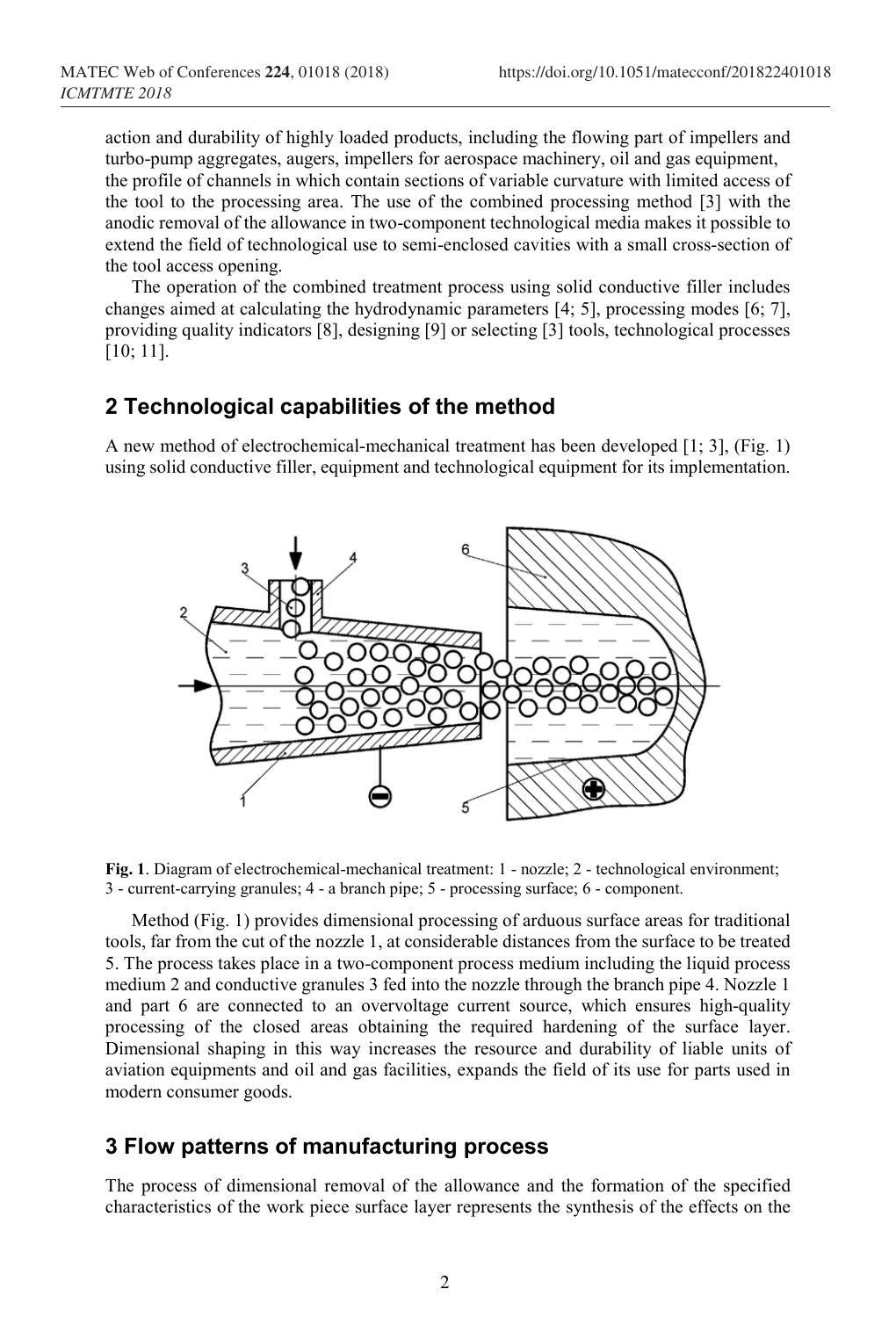surface to be treated in a two-component anodic dissolution process medium and mechanical hardening. Such a mechanism represents the synthesis of successive and parallel processes: hydrodynamic and anodic local dissolution, determining the mass extrusion and the rate of allowance removal; formation of roughness and cold work hardening of the surface layer ensuring minimum hydraulic resistance to the flow of liquid and gas media components and also obtaining a given durability under multi-cycle loading. For zone treatment with a stream of a two-component technological medium, the main technological parameter is the processing time of the local part of the work piece surface, tloc, at which the required properties of the surface layerthat determine the performance characteristics of the product are formed:

$$
t_{local} = f(U_n, h_n, R_a, \Delta_{\text{det}}),
$$
\n(1)

where *Un*, *hn*, *Ra*, <sup>∆</sup>*det* are the characteristics of the quality of the surface layer: the hardening value  $U_n$ , the thickness of the reinforced layer  $h_n$ , the roughness  $R_a$  and the component profile error  $\Delta_{\text{det}}$ .

The following initial assumptions were used in constructing the model:

- granules with mechanical action on the surface of the work piece create a cold-hardening in the surface layer, which does not differ in uniformity, since in most known applications of the process, the filler dimensions are several orders of magnitude greater than the cavities dimensions of the irregularities in the original surface, and repeated entry of the pellet into the previously formed hole having highly low possibility;

- Anodic dissolution of the work piece surface of the partequals the degree of hardening of the surface layer due to the increased rate of removal of theallowance in the hardening places, but slightly reduces its value, since these two processes (hardening and anodic dissolution) occur simultaneously;

- mechanical and anodic impact on the surface of the work piece occurs simultaneously, but their mutual components can vary over a wide range and to obtain optimal values of quality and performance that ensure the maximum fatigue strength of the part, it is necessary to determine the optimal levels of exposure of all factors.

The task of creating a model of the dimensional shaping process consists in obtaining the basic mathematical dependencies applicable from the positions of real technology that provide the dimensional processing ensuring the obtaining of a given roughness parameter of the work piece surface at which the endurance limit of the material Ϭ-1 stabilizes and is maximum at the optimally stable hardening value .

Time, as a generalized criterion for managing the dimensional processing of complex profile parts, essentially depends on the applied processing scheme and the goals that are pursued in its use. If during the processing it is necessary to ensure not only the removal of the local allowance for processing, but also to achieve the required parameters of roughness and surface accuracy, the size and depth of the hardened layer and the surface finish of the part (all other processing schemes are special cases and in their use, the calculation of processing time is only simplified) the total time T of the work piece can be determined by the expression:

$$
T = t_{\text{local}} \cdot N \tag{2}
$$

where N is the number of local sections to which the surface under consideration is divided, pcs.

The processing time of the local section  $t_{local}$  consists of the time  $t_{ld}$  of removal of the allowance for processing due to anodic dissolution of the work piece material and the time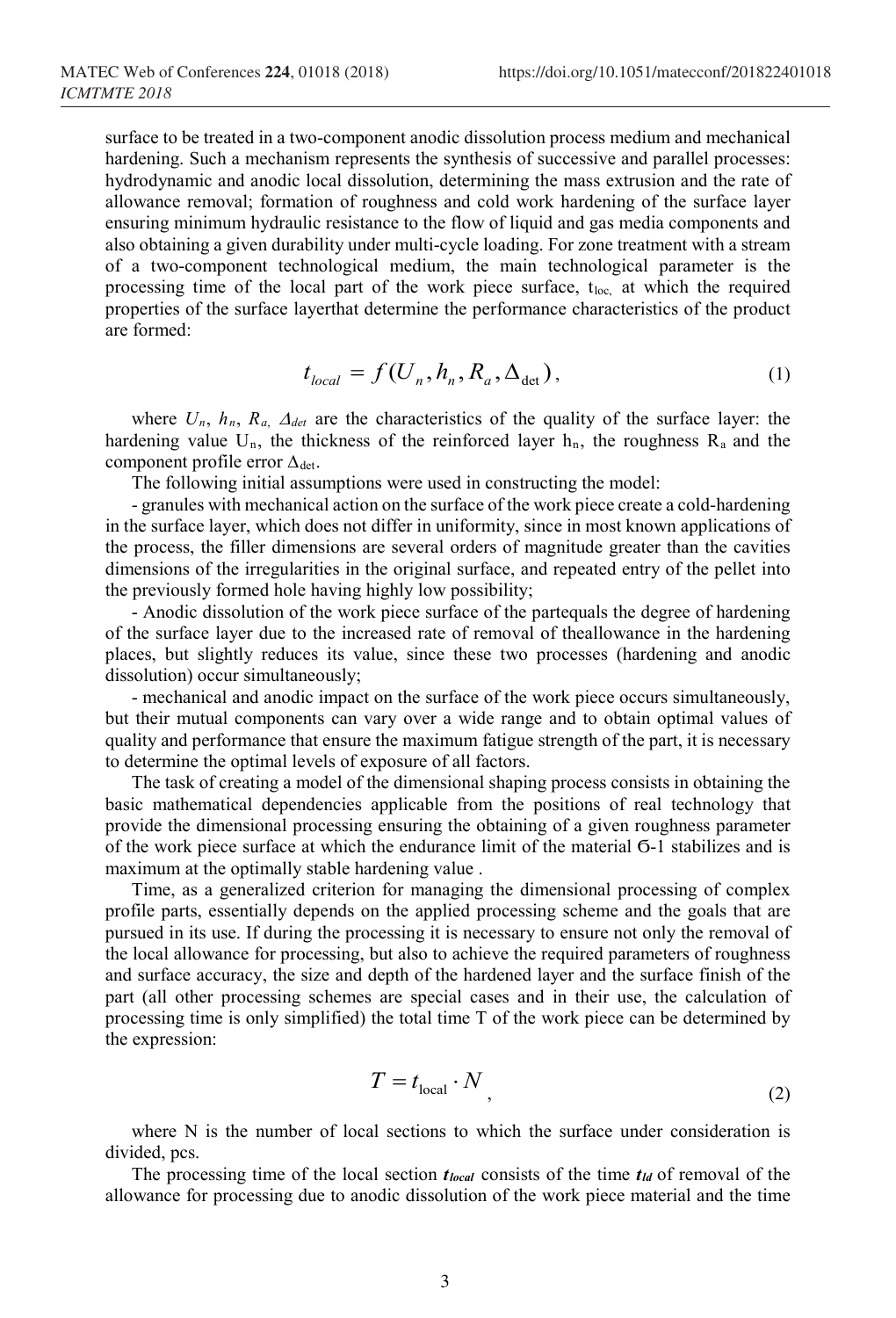$t_n$  necessary for the formation of surface quality characteristics due to anodic dissolution and plastic deformation:

$$
t_{\text{local}} = t_{ld} + t_n \tag{3}
$$

The removal time of the allowance depends on the rate of anode dissolution of the allowance:

$$
t_{ld} = \frac{Z_{la} \cdot \rho_{pb} \cdot L}{\alpha \cdot \eta \cdot K_n \cdot U[\gamma_{el} + \beta(\gamma_{gr} - \gamma_{el})]},
$$
\n(4)

where  $Z_{la}$  - the size of allowance for anodic dissolution at the local section, mm;  $\rho_{pb}$  density of the work piece material, kg / m3; L - the gap between the electrodes, mm;  $\alpha$  - the electrochemical equivalent of the work piece material, kg / (A.s); η - current output; *К<sup>n</sup>* coefficient characterizing the increase in the rate of anodic dissolution, due to the formation of hard work in the subsurface layer,  $K_n = 1,2 - 1,5$ ; U - working voltage, V; β- concentration of filler granules, β = 20 - 25%; γ*el*, γ*gr* - specific conductivity of electrolyte and material of granules,  $(Ohm \cdot m)^{-1}$ .

Expression (4) establishes a relationship between the characteristics of solid granules (physical and mechanical properties and concentration in the flow) and the time of removal of the allowance from the local surface area.

The procedure for finding the time  $t_n$ , necessary to achieve the required parameters of the surface layer (roughness  $R_a$ , the hardening value  $U_n$  and thickness  $h_n$  of the hardened layer), includes an estimate of the formation time of each of these indices at the site of the stream of a two-component medium, i.e. on the i-th area of the treated surface. Then the most effective value is chosen and for it  $t_m = t_n$  is assumed. The time of the formation of indicators depends on the properties of the surface layer of the part and the hereditary roughness, processing conditions, the material of the granules, the nozzle design, the angle of the stream flow to the surface of the part (angle of attack). For the case of the formation of a set value for hard work in the surface layer, the time  $t_n$  is determined by the expression:

$$
t_{\mu} = \frac{\ln\left(\sqrt{\frac{V_{gr} \cdot \beta}{2R \cdot \tau} \sqrt{\frac{K_m \cdot \delta}{2c \cdot \sigma_g} \left(1 + \frac{1}{K_{\mu}}\right)^{0.5}} - 1\right)}{tg\beta_{pb}},
$$
\n(5)

where  $V_{gr}$  is the speed of the filler granules, m / s (5-10 m / s); R is the radius of the granules, m;  $\tau$  is the ratio of the curvature radius of the treated surface to the radius of the granule curvature,  $K_m$  is the complex coefficient that takes into account the mass of granules and the compliance of the component material, kg, the method of its determination is given in [3];  $\delta$  is a coefficient that takes into account the influence of the surface roughness on the change in the pressure diagram in the contact zone,  $\delta$  <1, c is the coefficient of constraint of the component material,  $1/m$ ;  $\sigma_g$  is the dynamic yield strength of the component material, Pa;  $K_{\mu}$  is the strain hardening coefficient, the method of its determination is presented in [3],  $\beta_{pb}$  is the contact angle of the two-component stream with the surface being treated, deg.

Then the total processing time of the work piece  $T_{pb}$  is: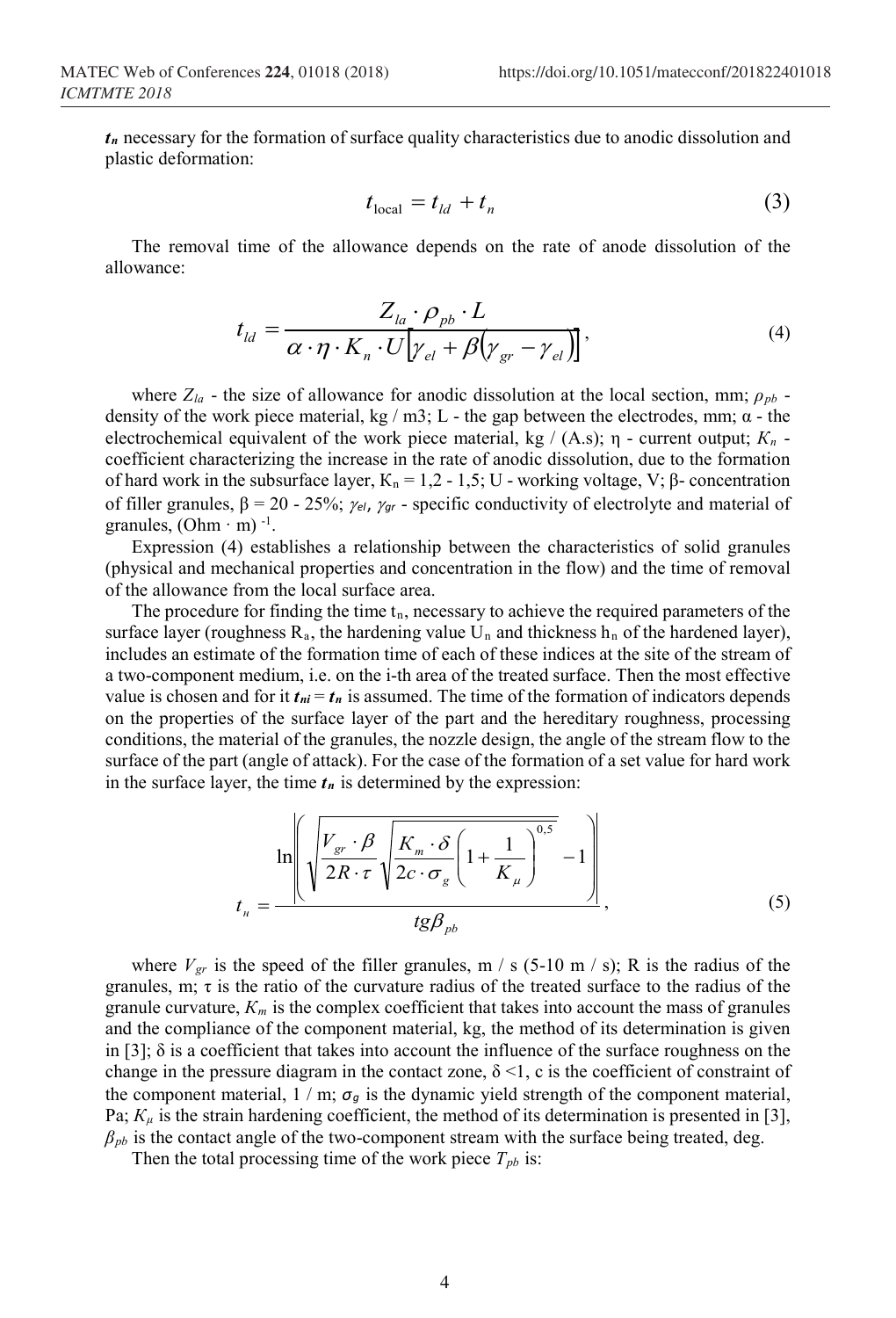$$
T_{pb} = (t_{ld} + t_n) \cdot N = \frac{(t_{ld} + t_n) \cdot S_{pb}}{S_{eff}},
$$
\n(6)

where  $S_{pb}$ , and  $S_{eff}$  –areas of the processing work piece surface and the "effective" stream action spot,  $m^2$ .

Expression (6) is the law of the dimensional formation of qualitative and operational characteristics of the product, expressed in the form of the time necessary for processing the interfaced local "effective" areas. If the allowance is removed by anodic dissolution of the work piece material with simultaneous hardening of the surface (two processes proceed simultaneously), expression (6) can be transformed to the following form:

$$
T = k_{all} \cdot k_i \cdot k_{cur} \frac{S_{pb}}{S_{eff}} t_{ld}, \qquad (7)
$$

where  $k_{all}$  is the coefficient characterizing the anodic removal of the allowance for processing (depending on the component material, for aluminum  $k_{all} = 1.1$ , for steel  $k_{all} =$ 1.15, for copper  $k_{all} = 1.25$ ;  $k_i$  is a coefficient that takes into account the uniformity of the stream movement of the multiphase working medium along the treated area (for standard processing conditions  $k_i = 1.2$  due to overlapping of adjacent areas);  $k_{\text{cur}}$  is a coefficient that takes into account the surface curvature being treated (for the case when the curvature radius of the surface being processed exceeds the radius of the granules, then  $k_{cur} = 1$ ).

These dependencies are used to calculate the technological modes of processing closed channels in the impellers of pumps (Fig. 2).



**Fig. 2**. Impellers of pumps: a - cast wheel of gray cast iron; b - steel component

Fig. 2.a shows the wheel in which it was required to reduce the roughness of the flowing part to  $R_a = 3.2$  μm. A technological medium was used - granules of graphite with a diameter of 2-4 mm in industrial water and the following technological regimes: voltage 90 V, rotation speed of the component - 1440 rot/min, processing time 4.5 minutes.

The steel part (Fig. 2.b) was processed in the same modes after the channel flashing, but the processing time was 7.5 minutes to achieve a roughness of the flow part  $R_a = 1.6 \mu m$ .